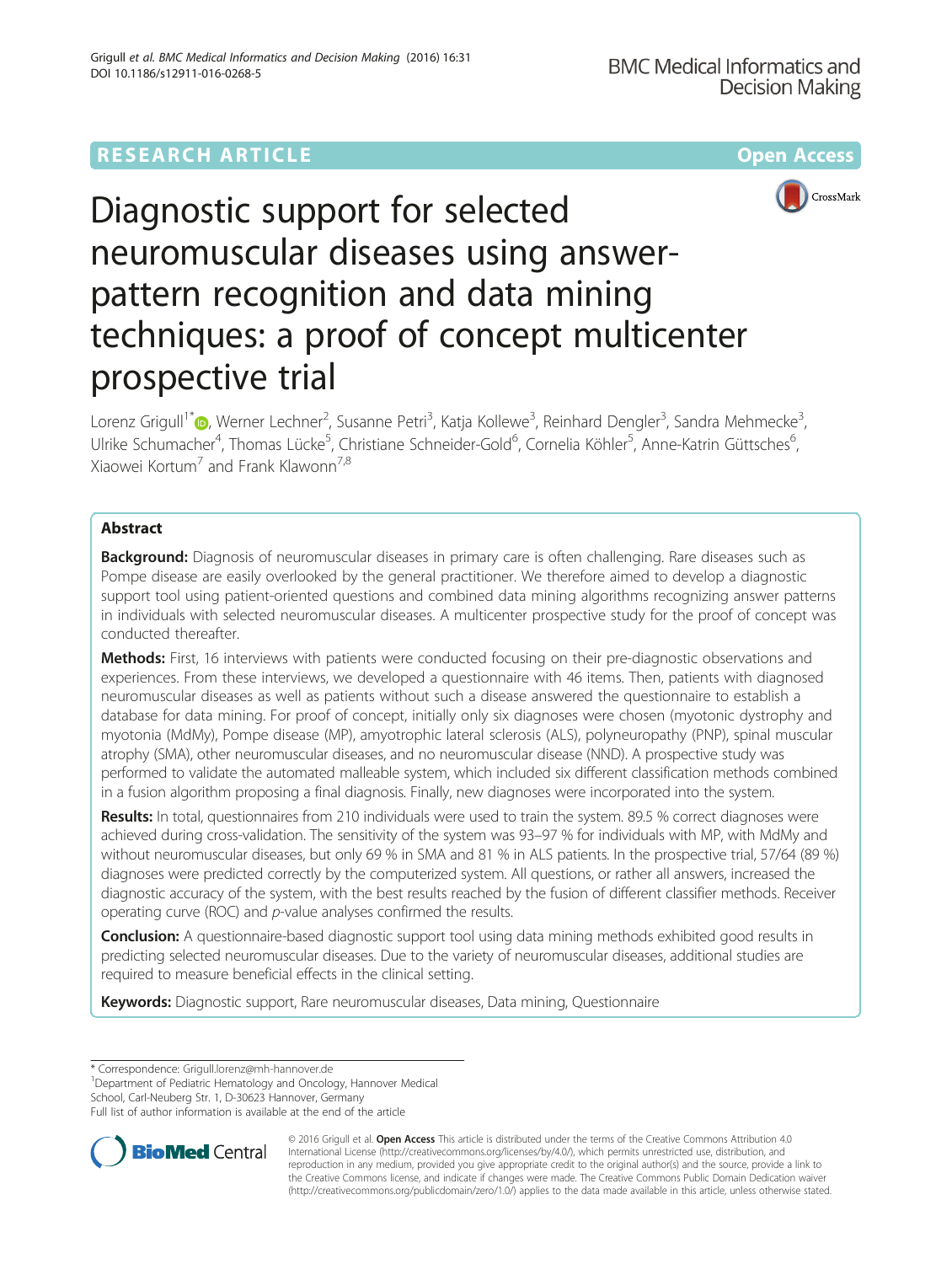# <span id="page-1-0"></span>Background

Patients with late-onset Pompe disease [glycogen storage disease II, acid-maltase deficiency (MP)], motor neuron disease, muscular dystrophy, or other neuromuscular diseases frequently experience diagnostic delay [\[1](#page-7-0)–[4](#page-7-0)]. The rarity of these diseases together with clinical variability, atypical presentations, or lack of time for a thorough examination and medical history taking contribute to the delay in diagnosis. In patients with late-onset MP, the diagnostic latency can be more than 20 years [\[5](#page-7-0)]. For amyotrophic lateral sclerosis (ALS) patients, the median time from onset of first symptom to diagnosis has been reported to be 11 months [\[6, 7](#page-7-0)].

The past medical history offers important clues for diagnosing neuromuscular diseases. Indeed, medical history taking is one of the oldest arts in medicine, but introduction of new reimbursement systems has resulted in less time for communication between physicians and patients and relatives [[8\]](#page-7-0). One goal of this study was therefore to integrate the past medical history into a diagnostic tool and to combine it with modern statistical technologies. In addition, to incorporating the patient's point of view, we explored the past medical history using questions that were created systematically following interviews focusing on the pre-diagnostic time period. Likewise, the practical experiences of the patient should be closely integrated into the diagnostic process.

We aimed to develop a computerized diagnostic support tool for earlier identification of neuromuscular diseases. In our previous work, we exploited useful scenarios for medical diagnostic support and generated a novel diagnostic support tool for the pediatric emergency department [[9](#page-7-0)]. This 'emergency tool' used 14 clinical (e.g. body temperature, blood pressure, pain) and 12 laboratory parameters (e.g. blood count, CRP level, blood-gas analysis) to produce a possible diagnosis. In this study, the system had a diagnostic accuracy between 81 and 97 % for 17 diagnoses such as meningitis, appendicitis, and pneumonia. Although successful, this tool excluded important parts of the past medical history. Therefore, we intended to develop a tool focusing on patients' perceptions and experiences. In the current project for diagnostic support for individuals with selected neuromuscular diseases; we incorporated patients' pre-diagnostic experiences and observations to collect answer patterns using questionnaires. Data mining methods then proved to be a reliable tool for answer pattern recognition. This novel tool could serve as diagnostic support for general practitioners (GP) to shorten the diagnostic time in patients with uncommon neuromuscular diseases.

# **Methods**

# Study design and interviews

In this multicenter prospective pilot study, we tested whether the patient experience explored via a questionnaire could provide diagnostic support for selected rare neuromuscular diseases characterized by long diagnostic latency. First, to gain insight into the patient's viewpoint during prediagnostic phase, interviews with 16 patients with different neuromuscular diseases [MP, ALS, and muscular dystrophy (MD)] were performed across Germany between September 2011 and February 2012 by two authors (US and LG). These semi-structured (narrative) interviews lasted between 45 min and 2.5 h and started with the same initial question ("Please tell us everything that comes to mind before your diagnosis was established. Relay to us everything you consider to be of any importance: your observations and experiences that you would like to share"). At the conclusion of the patient's narrative, the interviewer could ask additional questions to elucidate more details.

All interviews were digitally recorded, transcribed, and analyzed according to Colaizzi's techniques [\[10](#page-7-0)]. Consequently, an inductive system of categories was developed reflecting the pre-diagnostic phenomena (experiences, symptoms, and/or observations). Examples of pre-diagnostic phenomena are given in Table 1. The process of how the interviews were analyzed to yield a question is illustrated in Supplemental Table 1 for one category.

#### Ethical considerations

The ethics committees of Hannover medical university (Ethikkommission der Medizinischen Hochschule Hannover, head: Prof. Dr. H.D. Tröger) and Bochum medical university (Ethik-Kommission der Ruhr Universität Bochum, head: Prof. Dr. M. Zenz) approved the study.

**Table 1** Examples for pre-diagnostic experiences and the process of categorization

| Patient experience/citation                                                                                                                                                                                                                                                                      | Category                                               | <b>Ouestion</b>                                                                                     |
|--------------------------------------------------------------------------------------------------------------------------------------------------------------------------------------------------------------------------------------------------------------------------------------------------|--------------------------------------------------------|-----------------------------------------------------------------------------------------------------|
| "My husband enjoys hiking, but for me, steep trails were extremely difficult to<br>manage. I needed to rest often and he would get impatient and cross with<br>me. But what could I do – there was simply no strength in my legs!"                                                               | Gait/gait pattern                                      | Can you easily walk uphill?                                                                         |
| "Sports in school were simply a nightmare for me. Youth sport meets or any<br>competitive sport exasperated me. Especially those activities that required<br>quick movements were a major fail for me"                                                                                           | Sport activities and training                          | When you were young were you able<br>to keep up in sports?                                          |
| "During military service we were forced to pass a fitness course. In addition to<br>other challenges, we had to climb over a six-foot wall. Lifting my body over<br>the barrier was impossible. So I waited until the sergeant was not looking and I<br>would instead run around the barricade." | Conscious or unconscious<br>compensation of disability | Did you have to "cheat" such as using<br>alternative muscles when performing<br>certain activities? |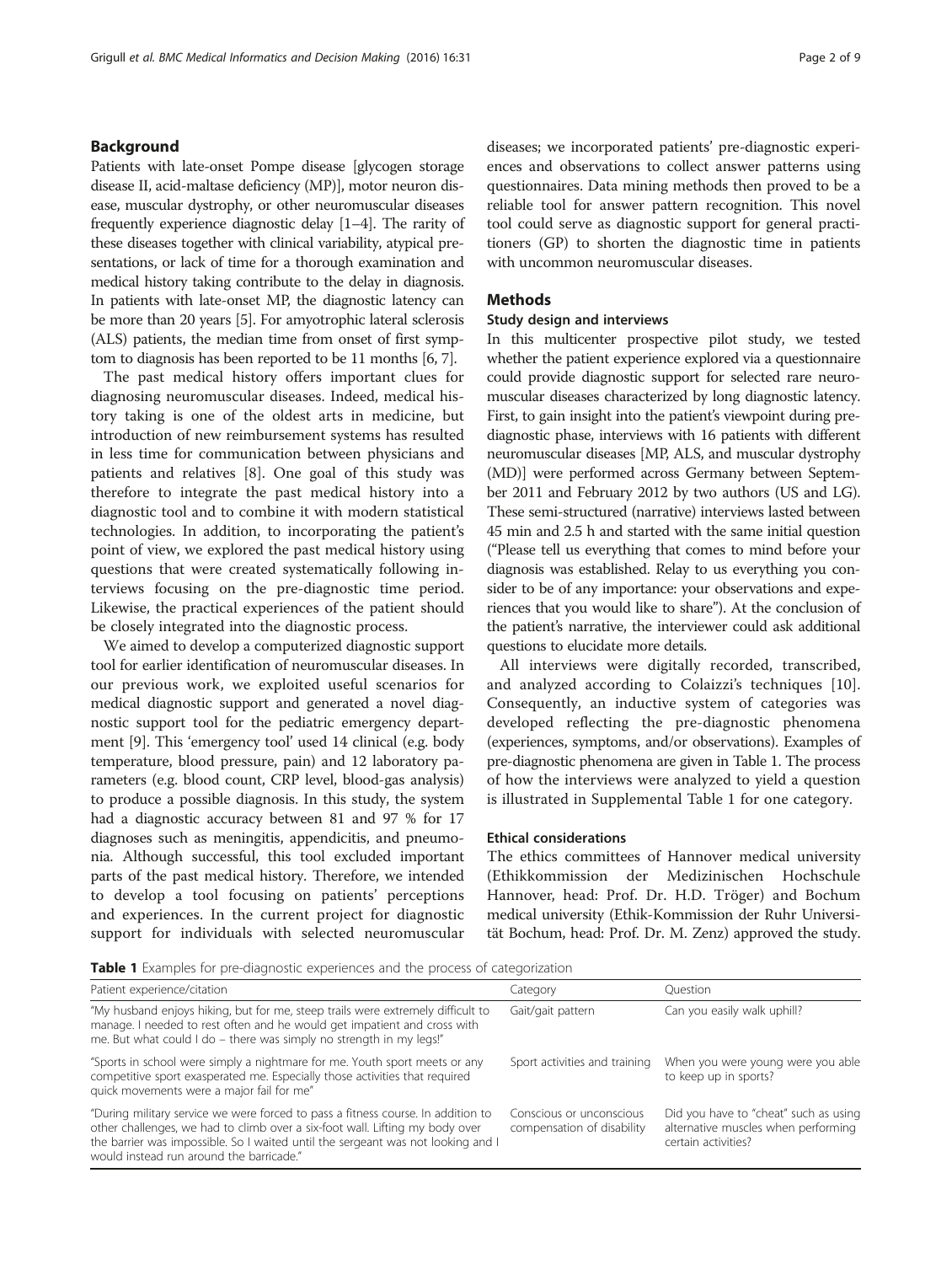<span id="page-2-0"></span>All patients gave informed consent for the interviews and all individuals answering the questionnaire gave their informed consent to participate.

# Systematic analysis of the interviews and creation of a questionnaire

Two researchers (US and LG) reviewed and analyzed the interviews. Utilizing techniques described by Colaizzi, patients' observations were then systematically categorized. A stepwise qualitative analysis was undertaken, including extraction of significant phrases, reduction of the phrases into their essential structures, generation of a question from the essential structure, and validation of questions by the interviewees. To organize the observations and create a questionnaire that would reflect the important experiences, we classified the content of the interviews into different categories. Additionally, we incorporated an additional step, not part of the Colaizzi's stepwise analysis, and created a question reflecting the pre-diagnostic experiences (Additional file [1\)](#page-7-0). Based on these categories questions were generated resulting in a questionnaire that reflected all categories. Likewise, the questionnaire reflected all the pre-diagnostic phenomena of the interviewees. In close dialogue with patient support groups, the maximum length of the questionnaire was to have no more than two pages and be able to be completed in less than ten minutes. The answers in the questionnaire were scaled from 1 ("absolutely not true") to 6 ("completely true"). All interviewees as well as patients who were not interviewed evaluated the questions and made suggestions to improve the comprehensibility of the final version of the questionnaire which consisted of 46 questions. Five questions from the questionnaire are shown in Table 2 and the complete questionnaire is provided in the appendix.

#### Collection of answered questionnaires

After formulating of the questionnaire, patients with an established diagnosis (based on standard criteria) of the selected neuromuscular diseases, i.e. muscular dystrophy

| <b>Table 2</b> Example of questions used for diagnosing selected |  |  |  |
|------------------------------------------------------------------|--|--|--|
| neuromuscular diseases                                           |  |  |  |

| <br>۰. |  |
|--------|--|
| ×      |  |
|        |  |

1 Were you ever diagnosed with an elevated CK level (creatinkinase, a muscle enzyme)?

2 Have your liver parameter/enzymes ever been elevated without apparent reason?

- 3 Is it particularly challenging to walk uphill?
- 4 Do you have difficulties standing up from a crouch?
- 5 Do you often stumble when you walk or do your feet feel "sticky"? Do people describe your walk as "funny" or "particular"?

Q question

and myotonia (MdMy) [including patients with Duchenne and Becker muscular dystrophy, oculopharyngeal muscular dystrophy (OPMD), proximal myotonic myopathy (PROMM), facioscapulohumeral MD, limb-girdle-MD, myotonia congenita Thomsen], MP, spinal muscular atrophy (SMA), ALS, polyneuropathy (PNP), and other neuromuscular diseases [including patients with chronic progressive external opthalmoplegia (CPEO)-plus, polymyositis, Ullrich congenital muscular dystrophy, Miyoshi myopathy, Friedreich ataxia, primary lateral sclerosis (PLS), and spinal and bulbar muscular atrophy (SBMA)] were invited (between March 2013 until November 2013) to complete the questionnaire through our neurological outpatient clinic or via local patient group sites. To facilitate participation, a web-based platform was created to answer the questionnaire. Individuals without neuromuscular disease are interpreted as a 7th disease group. During this first period, 210 completed questionnaires were collected and used for cross-validation and later as a training set to predict the correct diagnosis for 64 new patients in a second step.

#### Prospective study and extension of the system

The second step, a prospective and multicenter study with different neurological clinics was initiated between October 2013 and October 2014. 64 patients with an established diagnosis of MdMy, MP, SMA, ALS, or PNP completed the questionnaire. The questionnaires were answered and collected in different hospitals in Hannover and Bochum, Germany. Only patients with McA disease were contacted via patient groups.

### Data mining techniques

Finding the right diagnosis based on the answer patterns in the questionnaires can be seen multiclass classification problem. The target attribute was the diagnosis and the elements used for the prediction were the answers to the questions which are given on an ordinal scale. Most classifiers are designed to handle either numerical or categorical attributes. Therefore, the ordinal scale was interpreted as a numerical scale.

Classifiers are based on different assumptions of how the classes – the diagnoses – can be identified or separated. For instance, linear discriminant analysis is based on the assumption that each class is represented by a multivariate normal distribution whereas a decision tree assumes that the classes can be separated by axesparallel hyper-planes. None of these assumptions really fits the questionnaire data set. Therefore, no single classifier was chosen but rather an ensemble of classifiers.

Classifier ensembles [\[32](#page-8-0)] (i.e. combinations of different classification algorithms) often lead to better predictions. The application of classifier ensembles in the context of support for medical diagnosis has been described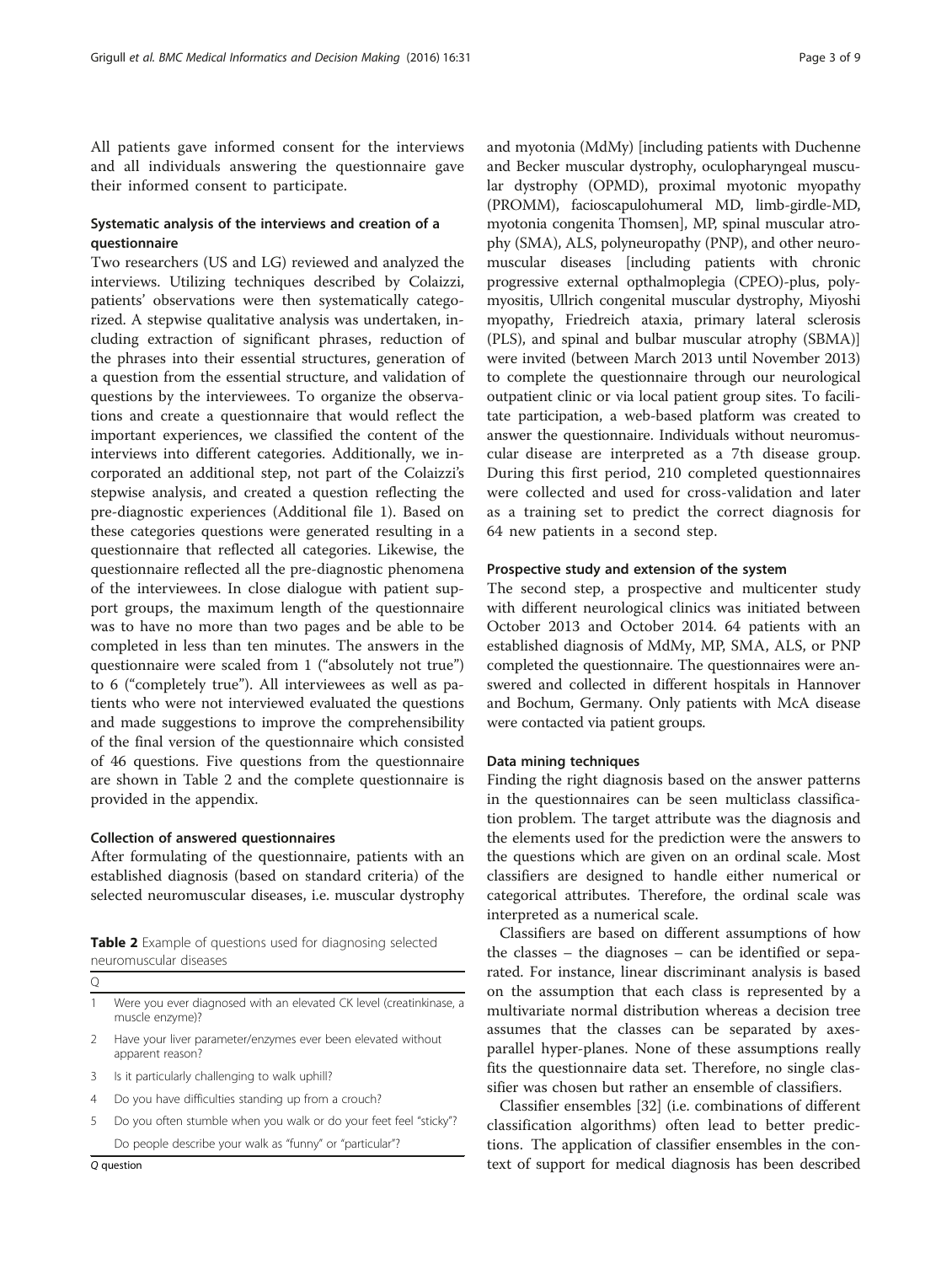previously [[9](#page-7-0)]. In the current study, however, we used a combination of eight distinct classifiers (support vector machine, artificial neural network, fuzzy rule-based, random forest, logistic regression, linear discriminant analysis, naive Bayes, and nearest neighbor) to enhance the accuracy of the diagnosis. Selecting the six classifiers is based on the authors' experience gathered by medical data evaluation for many years.

Although various classifiers are available, there are main groups with a similar underlying mathematical concept. The selected classifiers implement different mathematical assumptions and a diversity of algorithm structures.

In a first step the evaluation of a single questionnaire was performed by six different classifier algorithms. For a patient showing specific symptoms with respect to one of the seven diagnoses, a majority of the 6 classifiers returned an identical result. The classifier results are a vector of probability values for each of the seven diagnoses.

For most questionnaires a fusion algorithm was necessary to perform a weighted majority voting. Each classifier delivered a disease number as well as a corresponding probability value for each assumed diagnosis. The maximum total sum of all probability values for each single diagnosis indicated the diagnosis with the highest relative probability. Summing the probabilities of all classifiers for each diagnosis yielded a score. The diagnosis with the highest score was chosen if it exceeded a certain value.

With the probability  $p(d,c)$  for the diagnosis d calculated by the classifier c  $(c = 1,...6)$  the diagnosis of the fusion

classifier is given by: argmax $_d \triangleleft$ 

$$
\left\{\sum_{c=1}^{6} p(d, c)\right\}
$$

Evaluation of the classifier ensemble was based on a 21-fold stratified cross-validation algorithm and on case studies with patients who entered the hospital without knowing the final diagnoses. The models were developed and tested by Java software sources including function calls to the R statistics software package libraries.

#### Results

# Selection of important pre-diagnostic experiences from the interviews

Many patients experienced a long pre-diagnostic time, especially those with MP and some with MDs. In the interviews, pre-diagnostic experiences were collected and categorized (Table [1](#page-1-0)). Among various narratives belonging to same category, the questions were created to generate a questionnaire consisting of 46 items reflecting all categories (Table [1](#page-1-0) and Additional file [1\)](#page-7-0).

#### Creation of a novel questionnaire

The six most important questions in this study are displayed in Table [1](#page-1-0) (the complete questionnaire is available as Additional file [2](#page-7-0)).

#### Building a database and the training period

In total, 274 individuals (210 individuals for the training data set, 64 new data sets with a diagnosis of MdMy, ALS, MP, PNP, or SMA) completed the questionnaire. The return rate of the questionnaire differed between the diagnostic groups (Table [2\)](#page-2-0). Most questionnaires were answered through the web-based program between March and May 2013.

During the first study period, 210 answered questionnaires were collected and used for cross-validation. Due to the limited size of the data set, we deviated from the standard 10-fold cross-validation and applied 21-fold cross-validation in order to always have more samples in the training set. The specific number 21 was chosen simply because 21 is a divisor of 210. The 21-fold stratified method selects ten patients for each validation step and repeats this procedure for all 21 groups. Then a classifier was built based on all 210 patients. Later on further 64 new patients filled in the questionnaire and we applied this classifier to these patients, who did not belong to the training data set of the 210 former patients.

# Diagnostic accuracy of the system Results of the training set

For validation purposes, the stratified k-fold crossvalidation, a standardized method used in data mining, was used for  $k = 21$ . In the group of 210 individuals, 89.5 % (+/- 10.7 %) or 188/210 questionnaires were assigned to the correct diagnosis. The misclassification rate varied between the different classifiers and disease groups (Table [3](#page-4-0)). The fusion classifiers provided the best results. Here, the diagnostic sensitivity for the detection of MD was 96 and 93 % for MP, but only 69 % for patients with spinal muscular atrophy. The compiled category "other" including a variety of different neurological diseases exhibited the second worst results (81 % correct diagnoses, Table [4\)](#page-4-0).

In Table [5,](#page-5-0) a confusion matrix is shown for the results of the fusion classifier which combines the results of 6 data mining methods. Depending on the number of patients and the type of disease in each group the positive predictive value (PPV) and the negative predictive value (NPV) vary between 0.83 and 1 for the PPV and between 0.97 and 0.99 for the NPV.

To illustrate the variety between different classifying systems, the results of different data mining methods during cross-validation was calculated. The results of the final fusion classifier were better than the results of single classifiers in most of the layers, indicating that the combination of different classifiers outperforms any single classifier in this setting.

The amount of questions gathered by the Colaizzi method guarantees high sensitivity values reached by the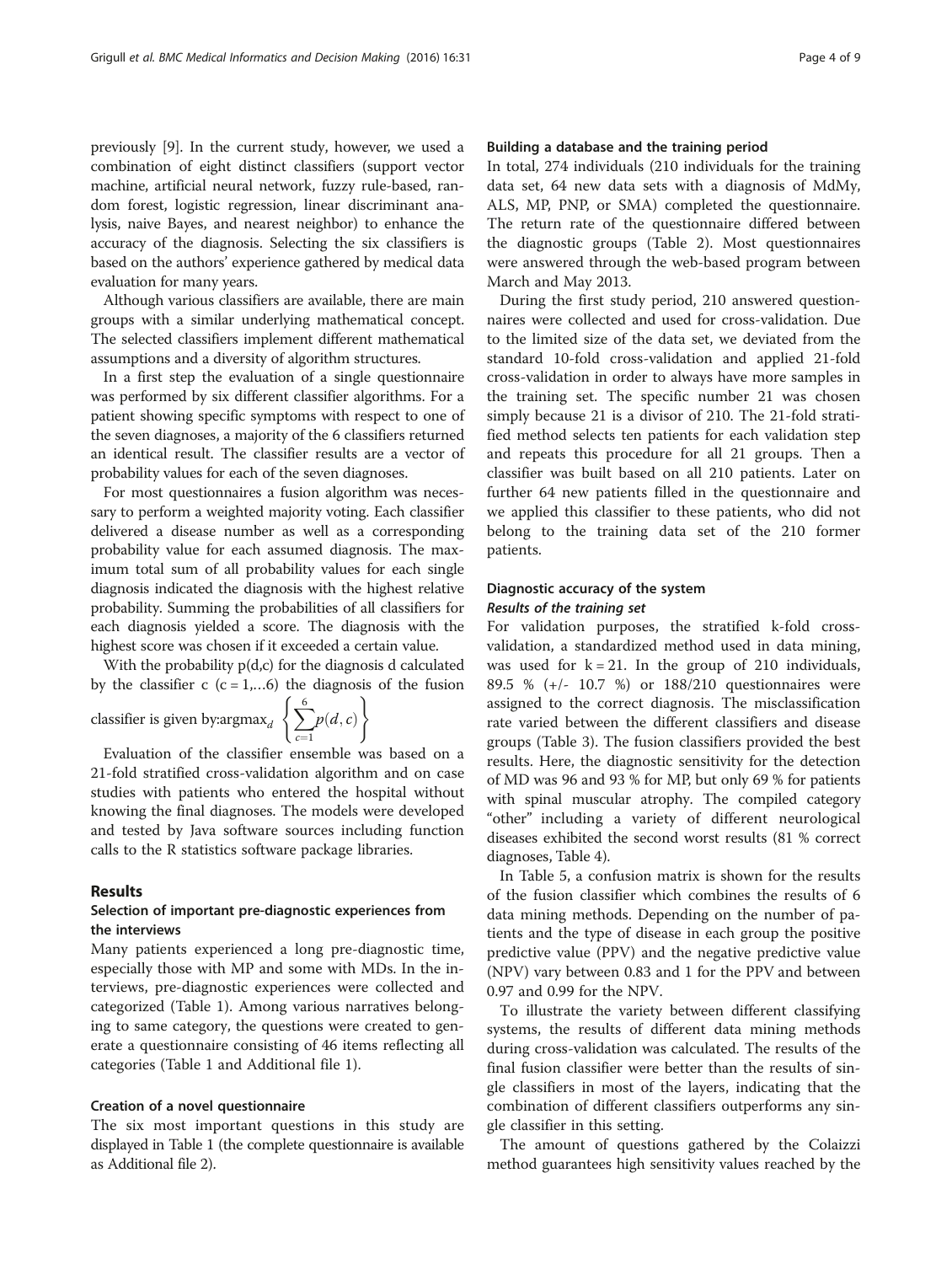| Diagnostic group                                             | Number of questionnaires<br>(retrospective) | Number of questionnaires<br>(prospective) | Number of<br>questionnaires (total) |
|--------------------------------------------------------------|---------------------------------------------|-------------------------------------------|-------------------------------------|
| Diagnosis 1 (muscular dystrophy/myotonia, MdMy) <sup>a</sup> | 50                                          | 10                                        | 60                                  |
| Diagnosis 2 (Pompe disease, MP)                              | 43                                          |                                           | 45                                  |
| Diagnosis 3 (spinal muscular atrophy, SMA)                   | 16                                          | 4                                         | 20                                  |
| Diagnosis 4 (amyotrophic lateral sclerosis, ALS)             | 27                                          | 17                                        | 44                                  |
| Diagnosis 5 (polyneuropathy, PNP)                            | 22                                          | 23                                        | 45                                  |
| Diagnosis 6 (other neuromuscular diseases, OND) <sup>b</sup> | 16                                          | 8                                         | 24                                  |
| Diagnosis 7 (no neuromuscular disease, NND)                  | 36                                          | 0                                         | 36                                  |
| Total                                                        | 210                                         | 64                                        | 274                                 |

<span id="page-4-0"></span>**Table 3** Study population (training data set,  $n = 210$ ; prospective data of known diagnoses,  $n = 64$ )

<sup>a</sup>Including patients with Duchenne and Becker muscular dystrophy (MD), oculopharyngeal muscular dystrophy (OPMD), proximal myotonic myopathy (PROMM), facioscapulohumeral MD, progressive MD, limb-girdle-MD, myotonia congenita Thomsen

b<br><sup>b</sup>Including patients with chronic progressive external opthalmoplegia (CPEO)-plus, polymyositis, Ullrich congenital muscular dystrophy, Miyoshi myopathy, Friedreich ataxia, primary lateral sclerosis (PLS), spinal and bulbar muscular atrophy (SBMA)

data mining algorithms. In test evaluations a stepwise reduction of the number questions was investigated with the result that the sensitivity rates decline with the number of omitted questions. However, the rate of the decline depends on the impact of a single question on the sensitivity values measured by ROC/AUC (area under the curve) values and p-value computations.

Question 40 ("Is it true that physical activities that you used to be able to do are not possible anymore?") serves as an example for a "weaker" question. For diagnosis 1, question 40 shows a weak  $p$ -value for the corresponding coefficient in logistic regression. If this question is skipped, the sensitivity value for this diagnosis declines from 96 % down to 92 %, while the averaged sensitivity value for all diagnoses performs with only 1 % decrease. Cancelling "weak" questions with less significant p-values leads to a moderate decrease in the total sensitivity values, but triggers strong reduction of sensitivity for single diagnoses. Therefore, the evaluations are based on the full amount of 46 questions collected by the Colaizzi method.

The p-values for the questions and the seven diagnoses under investigation are shown in the Additional file [3](#page-7-0).

### Results of the prospective trial

During the one-year prospective trial, 64 patients with a diagnosis of MdMy, MP, SMA, ALS, or PNP answered the questionnaire (Table [6\)](#page-5-0). In this group, 89 % correct diagnoses were provided. The distribution in the different disease groups varied. Especially in patients with PNP, there was a relevant rate of incorrect diagnoses.

#### Results in patients without a diagnosis at first encounter

Nine individuals were included into the trial, who did not have a definitive diagnosis at the time of completion of the questionnaire. They were referred to a tertiary center to establish a final diagnosis based on symptomology. There was suspicion for a neuromuscular disease by the referring neurologist, but the diagnosis needed confirmation at a tertiary clinic. Two out of four patients, later confirmed to have PNP, received the correct diagnosis employing the computer program. The

| Diagnostic group Classifier system | MdMy <sup>a</sup> (1) | MP(2) | SMA(3) | ALS $(4)$ | <b>PNP (5)</b> | Other $b$ (6) | $NNDc$ (7) |
|------------------------------------|-----------------------|-------|--------|-----------|----------------|---------------|------------|
| <b>SVM</b>                         | 92                    | 84    | 38     | 78        | 77             | 56            | 89         |
| <b>RF</b>                          | 100                   | 93    | 69     | 93        | 73             | 63            | 97         |
| LR                                 | 84                    | 86    | 56     | 81        | 73             | 81            | 94         |
| <b>NB</b>                          | 94                    | 88    | 56     | 52        | 73             | 75            | 92         |
| LD                                 | 94                    | 88    | 69     | 81        | 77             | 81            | 94         |
| <b>NN</b>                          | 76                    | 81    | 44     | 52        | 64             | 50            | 94         |
| Fusion                             | 96                    | 93    | 69     | 81        | 86             | 81            | 97         |

Table 4 Sensitivity (%) of different classifiers in selected neuromuscular disease groups during 21-fold cross-validation

SVM support vector machine, RF random forest, LR logistic regression, NB naive Bayes, LD linear discriminant analysis, NN nearest neighbor

<sup>a</sup>including patients with Duchenne and Becker muscular dystrophy (MD), oculopharyngeal muscular dystrophy (OPMD), proximal myotonic myopathy (PROMM), facioscapulohumeral MD, progressive MD, limb-girdle-MD, myotonia congenita Thomsen

<sup>b</sup>including patients with chronic progressive external opthalmoplegia (CPEO) -plus, polymyositis, Lambert-Eaton myasthenic syndrome, Ullrich congenital muscular dystrophy, Miyoshi myopathy, Friedreich ataxia, primary lateral sclerosis (PLS), spinal and bulbar muscular atrophy (SBMA), and chronic inflammatory demyelinating polyneuropathy (CIDP)

<sup>c</sup>NND no neuromuscular disease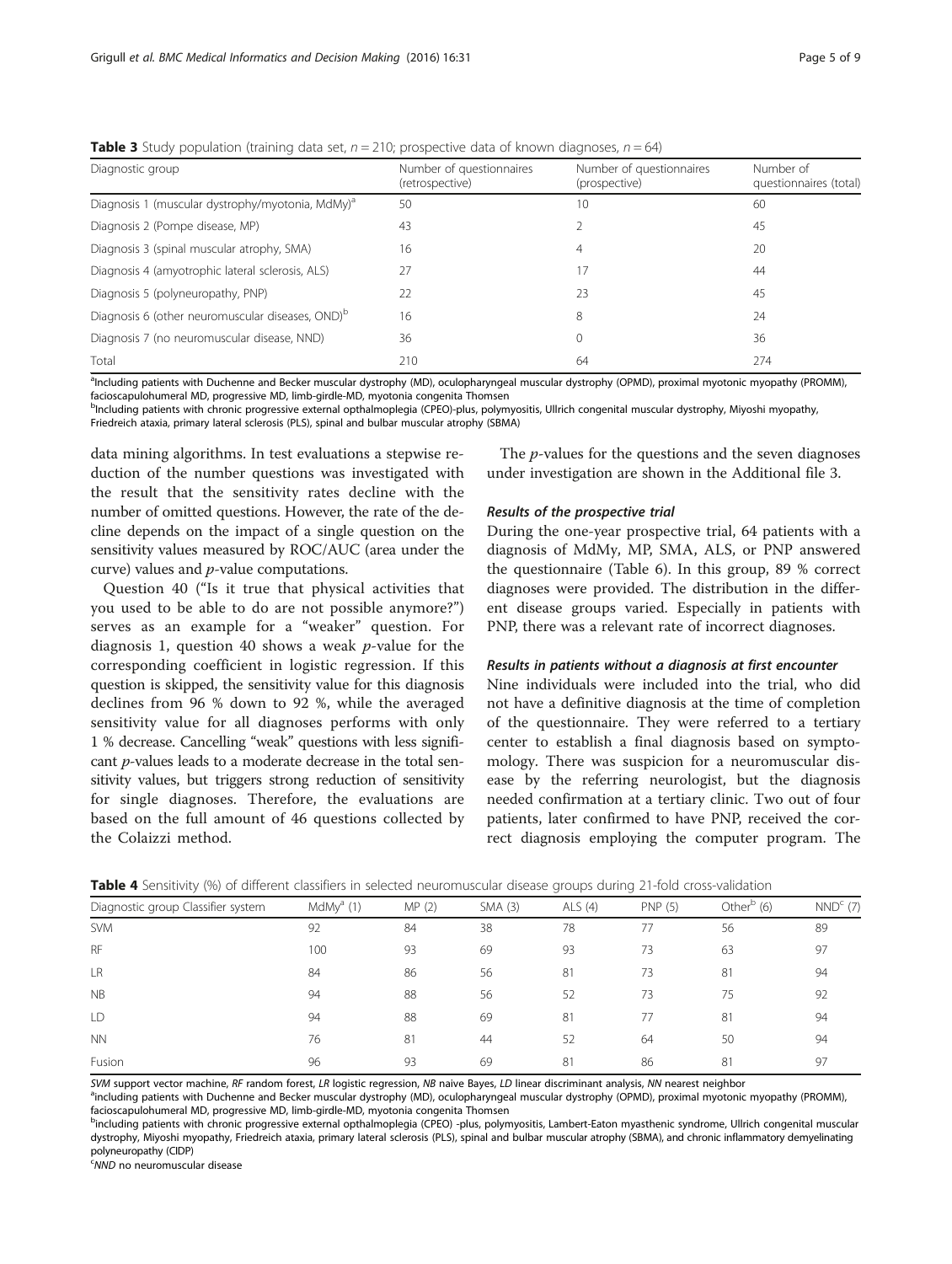|            | MdMy $(n = 50)$ | MP $(n = 43)$ | SMA $(n = 16)$ | ALS $(n = 27)$ | PNP $(n = 22)$ | other $(n = 16)$ | NND $(n = 36)$ |
|------------|-----------------|---------------|----------------|----------------|----------------|------------------|----------------|
|            | 48              |               | 3              |                | $\Omega$       |                  | 0              |
|            |                 | 40            | 0              |                |                |                  |                |
|            | 0               |               |                | 0              |                |                  | 0              |
|            | 0               |               |                | 22             |                |                  |                |
|            | $\Omega$        |               |                |                | 19             |                  |                |
|            | 0               |               |                | 0              |                | 13               | 0              |
|            | $\Omega$        |               |                |                |                |                  | 35             |
| PPV        | 0.87            | 0.95          | 0.85           | 0.92           | 0.83           |                  | 0.90           |
| <b>NPV</b> | 0.98            | 0.98          | 0.97           | 0.97           | 0.98           | 0.98             | 0.99           |

<span id="page-5-0"></span>Table 5 The fusion classifier exhibits good PPV and NPV based on 21-fold cross-validation

remaining two PNP patients were incorrectly classified as SMA. One patient subsequently diagnosed with ALS, was correctly diagnosed by our system. Four patients with diagnoses unknown to the system (vasculitis, MG, rhabdomyolysis, and polymyositis) were correctly classified as "other neuromuscular diseases".

# Results of the ROC curves, AUC values, confusion matrix and p-values

Receiver operating characteristic (ROC) curves and the area under the ROC curve (AUC) were also used to evaluate the predictive power of our approach. Finally, a validation of the importance of the questions was carried out. On the one hand, a  $p$ -value for each question was calculated based on the significance (deviation from zero) of the corresponding coefficient in logistic regression (Additional file [3\)](#page-7-0). On the other hand, the performance of the system was tested by leaving out questions with less significant *p*-values.

Figure 1 illustrates the high diagnostic accuracy of different classifiers with the best results for the fusion classifier for individuals with Pompe disease.

|          |  |  | <b>Table 6</b> Diagnostic results during the prospective trial in 64 |  |  |
|----------|--|--|----------------------------------------------------------------------|--|--|
| patients |  |  |                                                                      |  |  |

|            | MdMy     | MP             | <b>SMA</b> | ALS | <b>PNP</b>     | other | no |
|------------|----------|----------------|------------|-----|----------------|-------|----|
| MdMy       | 10       |                | 0          | 0   |                |       | 0  |
| MP         | $\Omega$ |                | 0          | 0   | 0              | 0     | 0  |
| <b>SMA</b> | $\Omega$ | 0              | 4          | 0   | 2              | 0     | 0  |
| ALS        | $\Omega$ | 0              | 0          | 17  | 0              | 0     | 0  |
| PNP        | $\Omega$ | 0              | 0          | 0   | 18             | 0     | 0  |
| other      | $\Omega$ | $\Omega$       | 0          | 0   | $\mathfrak{D}$ | 7     | 0  |
| no         | 0        | $\Omega$       | 0          | 0   | 0              | 0     | 0  |
| total      | 10       | $\mathfrak{D}$ | 4          | 17  | 23             | 8     | 0  |

MdMy muscular dystrophy, MP Pompe Disease, SMA spinal muscular atrophy, ALS amyotrophic lateral sclerosis, PNP polyneuropathy; other see Table [2](#page-2-0)

# **Discussion**

The main findings of this study are that patients with selected neuromuscular diseases could be identified or distinguished using data mining in conjunction with answer pattern analysis from newly developed questionnaire. Secondly, the results of the study support the notion that data mining methods show plasticity and expandability, making this approach a promising tool for modern diagnostics. Indeed, the diagnostic accuracy of the tool was nearly 90 % depending on the diagnostic group. Good results for NPV and PPV could be reached but need confirmation in a larger scale study. These preliminary results support our hypothesis that medical history taking, which



Fig. 1 ROC curves and AUC values indicate variable diagnostic sensitivity among different classifier systems for identifying patients with Pompe disease. The results are based on the training set of 210 questionnaires during cross validation. The best classifier results were obtained with the fusion classifier (black line, 100 % correct diagnoses), which identified all 43 Pompe patients during the 21-fold stratified cross-validation runs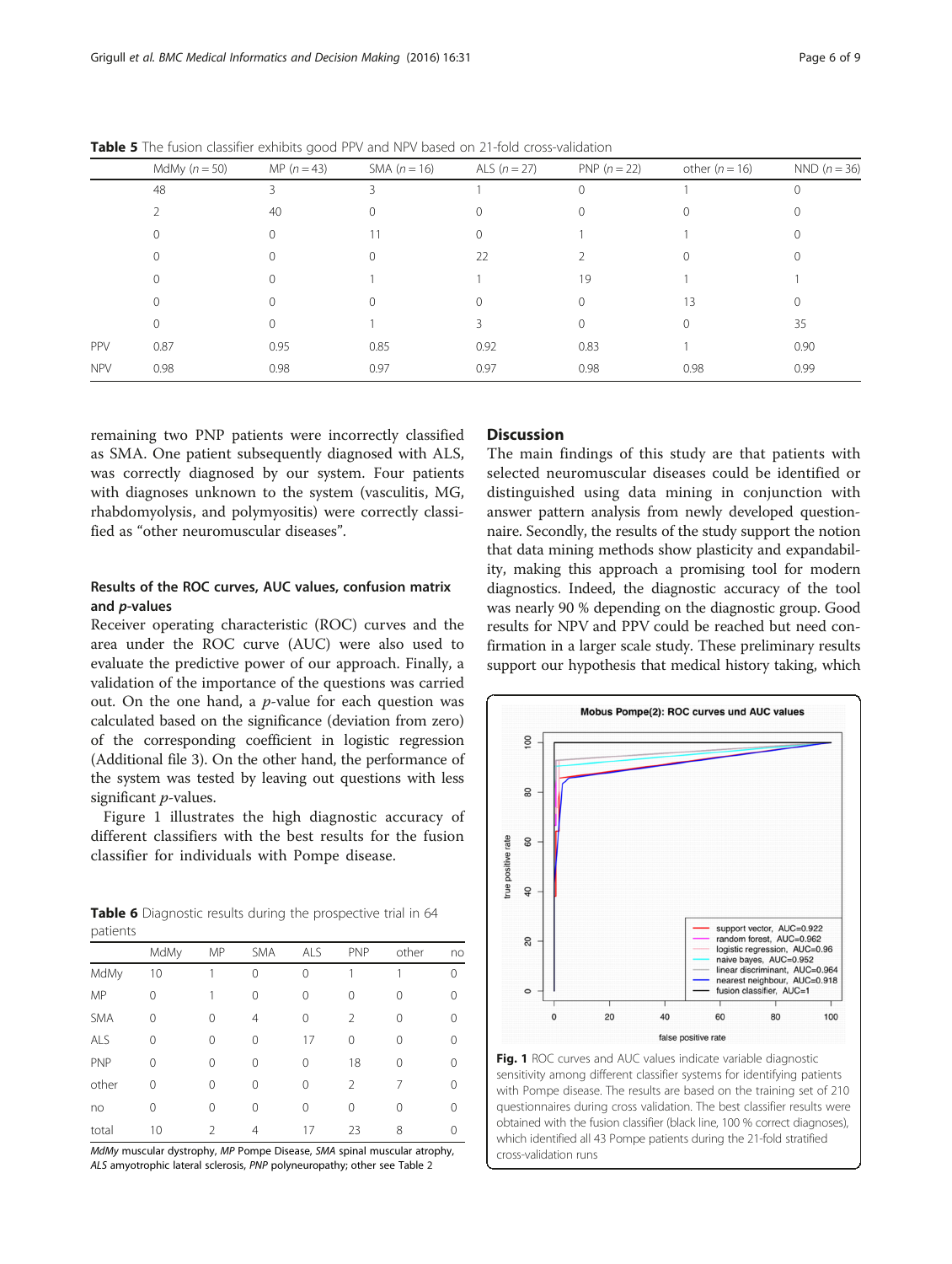was simulated here using selected questions, together with modern computational methods is powerful to assist the physician in generating a diagnosis.

Diagnostic support is needed for neuromuscular diseases due to a lack of experience with these disease entities by GPs and even many sub-specialties. Often the diagnosis is delayed. A recent report on patients with oculopharyngeal muscular dystrophy by Scotland et al. demonstrated a prolonged time frame, up to 20 years, before the diagnosis was made [\[2\]](#page-7-0). The reasons for the delay were multiple including patient denial, nonspecific symptoms, clinical variability, and rarity of the disease [[13](#page-7-0)–[16](#page-8-0)]. However, the role of the GP as gatekeeper must be highlighted as well [\[1](#page-7-0), [11](#page-7-0), [12\]](#page-7-0). New systems to remind medical gatekeepers of rare diseases are highly desirable and multiple reports addressing delays in diagnosis in different disease groups underscored this issue [[6, 7, 11\]](#page-7-0).

Computer aided diagnostic support dates back to the 1980s [\[17](#page-8-0)]. Using databases and statistical algorithms, scientists attempted to reduce diagnostic mistakes and enhance diagnostic accuracy [\[18](#page-8-0)–[21\]](#page-8-0). Despite some success, daily real life application was limited and most diagnoses are still made by the practitioner without the assistance of computerized programs. In addition, these initial computer based diagnostic tools had drawbacks. First, the programming of rules to update any expert system is time-consuming and the number of rules to be incorporated in such a system rises exponentially such that data entry is often impracticable [[22](#page-8-0)]. Moreover, self-assessment by doctors has the potential to inadvertently reinforce false concepts to the detriment of excluding other plausible ideas [[23](#page-8-0)–[27\]](#page-8-0). These barriers were successfully addressed in our project by utilizing self-learning data mining methods and transferring the data entry to patients who simply answer the questionnaire while waiting to see the doctor. This structure also takes advantage of the patient as being an expert on his/her own health.

Unfortunately, the clues for diagnosis are often lost in the physician-patient communication or the physician simply do not appreciate the patient's perspective fully [[28, 29\]](#page-8-0). Exploring the past medical history thoroughly is a cornerstone of the medical evaluation, but it is hampered by lack of time and misunderstanding between health professionals and patients [\[30](#page-8-0), [31\]](#page-8-0). On the other hand, patients with rare chronic diseases are experts in detecting the signs and symptoms of their disease. Careful attention to patients' experiences as related to their disease gives important hints for additional work up. These ideas were successfully integrated into our diagnostic support tool using questions developed from patients' pre-diagnostic experiences [\[29](#page-8-0)].

The diagnostic delay in patients with neuromuscular disorders is influenced by the treating physician at first encounter [\[2](#page-7-0)]. A neurologist might not need a diagnostic

support tool for detecting neuromuscular diseases, but for a GP this could be different. The patient with certain key symptoms (e.g. fatigue, cramps, muscle twitching/ fasciculations, tripping, slurred speech, or muscle weakness) could answer the questionnaire in the waiting room. The putative diagnosis would be immediately displayed to the physician who could then consider the suggested diagnosis and explore the past medical history in more detail to help refute or substantiate the diagnosis and request additional laboratory or radiological exams prior to referring the patient to a subspecialist.

Our study has certain limitations, however. First, we conducted interviews and collected questionnaires on a heterogeneous group of individuals and the number was small. This might have resulted in a selection bias of the final questions. Importantly, some observations are not reflected in the current questionnaire. Although this may reflect the daily work of a GP who cannot ask all possible questions, it also reveals the restraints of a questionnaire-based diagnostic tool. Second, the tool under investigation does not render a definitive diagnosis but rather directs the GP to a diagnostic group. The treating physician can prompt further testing to reach a definite diagnosis. Of note, we choose only six neuromuscular diseases where diagnostic delay is common, but many other conditions with similar symptoms cannot be diagnosed with this tool at the current time. In addition, one might criticize the system for overfitting and as such being biased for detecting certain diseases much better than detecting a simple muscle ache. However, this may be partially remedied by prospective testing and expansion of the system with new diagnoses (e.g. McA, MMN, and IBM). However, the pilot evaluation of nine patients without a diagnosis resulted in high quality diagnostic suggestions. Third, the prospective trial included only patients with an established neuromuscular disease but no other diagnoses, e.g. chronic cardiac or pulmonary diseases, mimicking a neuromuscular disorder.

The training data set of 210 questions as well as the prospective tests with 64 patients was relatively small and did not represent all possible disease manifestations or all possible neuromuscular diseases. Particularly in the group of patients with muscular dystrophies, we collected questionnaires from patients with different diagnoses who were then computed into one larger group, resulting in more heterogeneity in the group. The next challenge for the system will be to detect individuals with fibromyalgia and pulmonological or psychosomatic disorders, which will be addressed in a future trial. However, as a surprising proof of concept, our data showed that it is possible to generate a diagnostic hint of neuromuscular diseases by computer-based analysis of answer patterns. In contrast, internet search engines of symptoms for self-diagnosis showed disappointing results for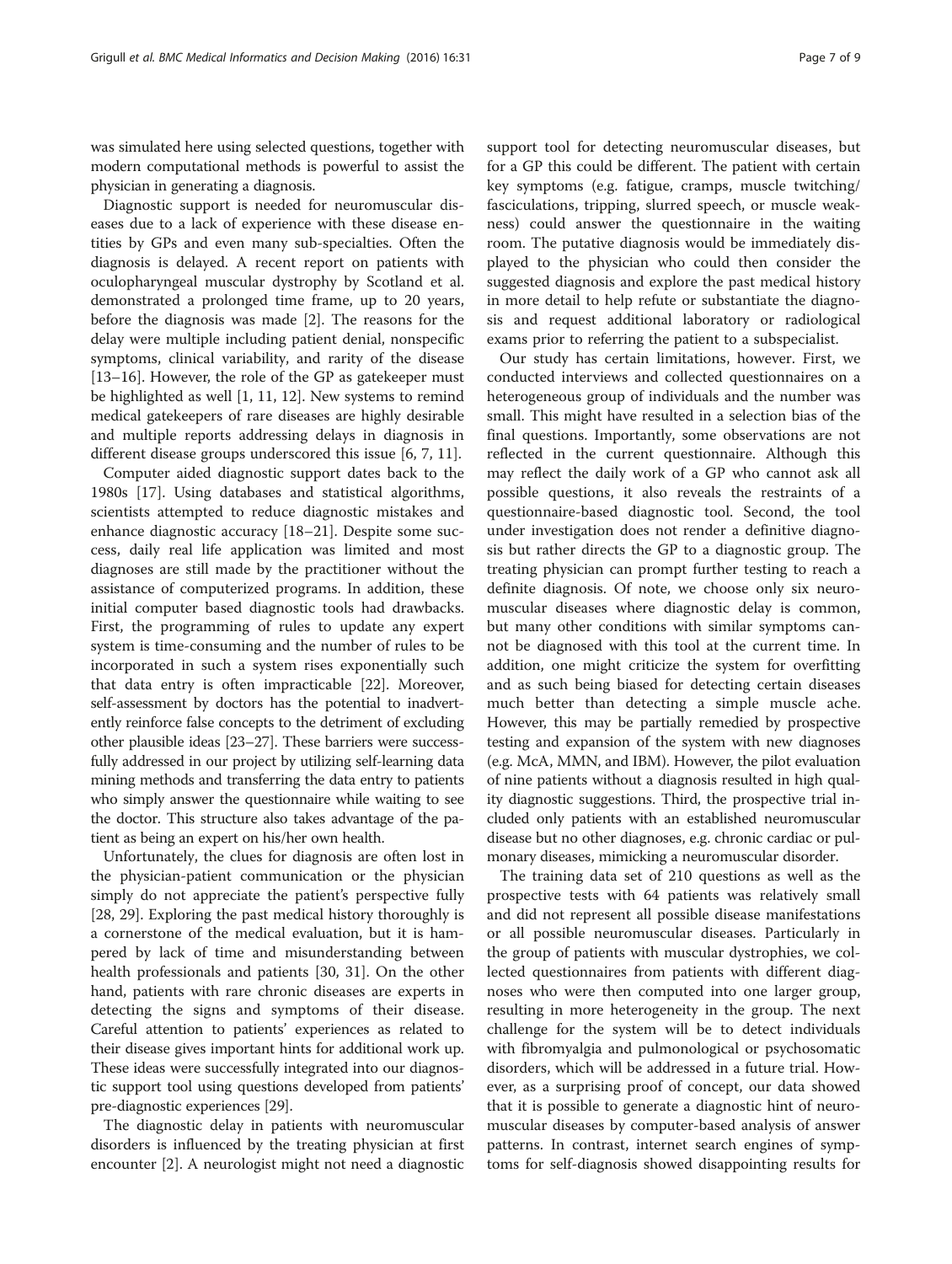<span id="page-7-0"></span>motor neuron diseases [[33\]](#page-8-0). The application of data mining techniques improved the diagnostic quality in selected clinical scenarios [\[34\]](#page-8-0). Recently, the combination of questionnaires and data mining techniques proved very successful for diagnosing rare pulmonary diseases in children [[35](#page-8-0)]. A randomized study performed by Kostopoulou and co-workers recently demonstrated the beneficial effects of computerized support on the diagnostic accuracy of GPs indicating the potential value of CDSS for clinical usage [\[36](#page-8-0)]. A similar study is planned with the tool under investigation here to analyze its benefit for the clinical use.

# **Conclusions**

In conclusion, these preliminary data indicate that individuals with selected neuromuscular diseases share symptoms and experiences in the pre-diagnostic period which were exploited to develop a specific questionnaire and subsequent data mining techniques of answer patterns. A diagnostic support tool may help the GP to identify patients with unspecific symptoms that might be the first indication of a rare neuromuscular disease. Today this tool covers only limited diseases and diagnostic categories. Therefor this system is not yet ready for the clinical use. Further trials are needed before this system may be integrated into routine clinical use.

# Additional files

[Additional file 1:](dx.doi.org/10.1186/s12911-016-0268-5) Test data set of the study. (DOCX 16.2 kb)

[Additional file 2:](dx.doi.org/10.1186/s12911-016-0268-5) Training data set of the study. (DOC 26.5 kb) [Additional file 3:](dx.doi.org/10.1186/s12911-016-0268-5) P-value calculations for questions in different disease groups. (TIF 1.80 mb)

#### Abbreviations

(CPEO)-plus: chronic progressive external opthalmoplegia; ALS: amyotrophic lateral sclerosis; AUC: area under the curve; CIDP: chronic inflammatory demyelinating polyneuropathy; GP: general practitioner; IBM: inclusion body myositis; MD: muscular dystrophy; MdMy: myotonic dystrophy and myotonia; MG: myasthenia gravis; MMN: multifocal motor neuropathy; MP: Pompe disease; NND: no neuromuscular disease; OND: other neuromuscular diseases; OPMD: oculopharyngeal muscular dystrophy; PLS: primary lateral sclerosis; PNP: polyneuropathy; PROMM: proximal myotonic myopathy; ROC: receiver operating curve; SBMA: spinal and bulbar muscular atrophy; SMA: spinal muscular atrophy.

#### Competing interests

The study was funded by Genzyme Sanofi. WL, LG, and FK are co-founders of Improved Medical Diagnostics IMD GmbH, Hannover, Germany.

#### Authors' contributions

LG, US developed the study concept and design. US, LG, and SM acquired the data. WL programmed the data mining algorithm. FK, LG, US, and WL analyzed the data. XK and FK carried out the p-value computation. LG, KK, SP, and US interpreted the data. AG, CSG, TL, CK, and SM collected the prospective data. SM and LG designed the prospective study. LG, FK, WL, and US drafted the manuscript. SP, RD and KK diagnosed and treated patients in Hannover. All authors were involved in the revision of the manuscript. All authors read and approved the final manuscript.

#### Acknowledgments

We are grateful for the support from the patient groups. Special thanks to Mr. Schwagenscheidt and Mr. Schaller (glycogen storage disease self-help group), Mrs. Wolter and Mr. Reher (ALS self-help group, Syke, Germany), and the German Muscle Disease patient group (DGM; Mr. Bösche and Mrs. and Mr. Schulz).

Dr. Hans Hartmann and Dr. Martina Huemer are gratefully acknowledged for valuable discussion of the data. The Elternverein Krebskranke Kinder Hannover e.V. funded parts of WL's work. Mr. Axel Weiser provided valuable support in designing the questionnaire. Dr. Mwe-Mwe Chao provided excellent support for the revised version of the manuscript. The Robert Bosch Stiftung (Stuttgart, Germany) is funding further research to improve the diagnosis of rare diseases.

#### Author details

<sup>1</sup>Department of Pediatric Hematology and Oncology, Hannover Medical School, Carl-Neuberg Str. 1, D-30623 Hannover, Germany. <sup>2</sup>Improved Medical Diagnostics, IMD GmbH, Hannover, Germany. <sup>3</sup>Department of Neurology Hannover Medical School, Hannover, Germany. <sup>4</sup>DRK Clementinenkrankenhaus, Hannover, Germany. <sup>5</sup>Klinik für Kinder- und Jugendmedizin im St. Josef Hospital, Ruhr- Universität Bochum, Bochum, Germany. <sup>6</sup>Department of Neurology, Heimer-Institute at the BG University-Hospital Bergmannsheil GmbH, Ruhr- University Bochum, Bochum, Germany. <sup>7</sup>Ostfalia University of Applied Sciences, Wolfenbuettel, Germany <sup>8</sup>Helmholtz Centre for Infection Research, Biostatistics Group, Braunschweig, Germany.

#### Received: 18 October 2015 Accepted: 26 February 2016 Published online: 08 March 2016

#### References

- 1. Turner MR, Talbot K. Mimics and chameleons in motor neurone disease. Pract Neurol. 2013;13:153–64.
- 2. Connor M, Metcalfe R, Petty R. Delayed diagnosis of oculopharyngeal muscular dystrophy in Scotland. Br J Ophthalmol. 2012;96:281–3.
- 3. Spuler S, Stroux A, Kuschel F, Kuhlmey A, Kendel F. Delay in diagnosis of muscle disorders depends on the subspecialty of the initially consulted physician. BMC Health Serv Res. 2011;11:91. doi:[10.1186/1472-6963-11-91.](http://dx.doi.org/10.1186/1472-6963-11-91)
- 4. EFNS Task Force on Diagnosis and Management of Amyotrophic Lateral Sclerosis: Andersen PM, Abrahams S, Borasio GD, de Carvalho M, Chio A, Van Damme P, Hardiman O, Kollewe K, Morrison KE, Petri S, Pradat PF, Silani V, Tomik B, Wasner M, Weber M. EFNS guidelines on the clinical management of amyotrophic lateral sclerosis (MALS)–revised report of an EFNS task force. Eur J Neurol. 2012;19(3):360-75.
- 5. Müller-Felber W, Horvath R, Gempel K, et al. Late onset Pompe disease: clinical and neurophysiological spectrum of 38 patients including long-term follow-up in 18 patients. Neuromuscul Disord. 2007;17(9–10):698–706.
- 6. Kraemer M, Buerger M, Berlit P. Diagnostic problems and delay of diagnosis in amyotrophic lateral sclerosis. Clin Neurol Neurosurg. 2010;112:103–5.
- 7. Cellura E, Spataro R, Taiello AC, La Bella V. Factors affecting the diagnostic delay in amyotrophic lateral sclerosis. Clin Neurol Neurosurg. 2012;114:550–4.
- 8. Fässler M, Wild V, Clarinval C, Tschopp A, Faehnrich JA, Biller-Andorno N. Impact of the DRG-based reimbursement system on patient care and professional practise: perspectives of Swiss hospital physicians. Swiss Med Wkly. 2015;145:w14080. doi[:10.4414/smw.2015.14080.eCollection2015.](http://dx.doi.org/10.4414/smw.2015.14080.eCollection2015)
- 9. Grigull L. Lechner WM Supporting diagnostic decisions using hybrid and complementary data mining applications: a pilot study in the pediatric emergency department. Pediatr Res. 2012;71:725–31.
- 10. Colaizzi PF. Psychological research as the phenomenologist views it. In: Valle R, King M, editors. Existentential phenomenological alternative for psychology. New York: Oxford University Press; 1978. p. 48–71.
- 11. Orrell RW. GPs have key role in managing motor neurone disease. Practitioner. 2011;255:19–22.
- 12. Williams TL. Motor neurone disease: diagnostic pitfalls. Clin Med. 2013;13:97–100.
- 13. Pavletic AJ, Hnatiuk O. Puzzling dyspnea caused by respiratory muscle weakness. J Am Board Fam Med. 2012;25:396–7.
- 14. Comi GP, Prelle A, Bresolin N, et al. Clinical variability in Becker muscular dystrophy. Genetic, biochemical and immunohistochemical correlates. Brain. 1994;117:1–14.